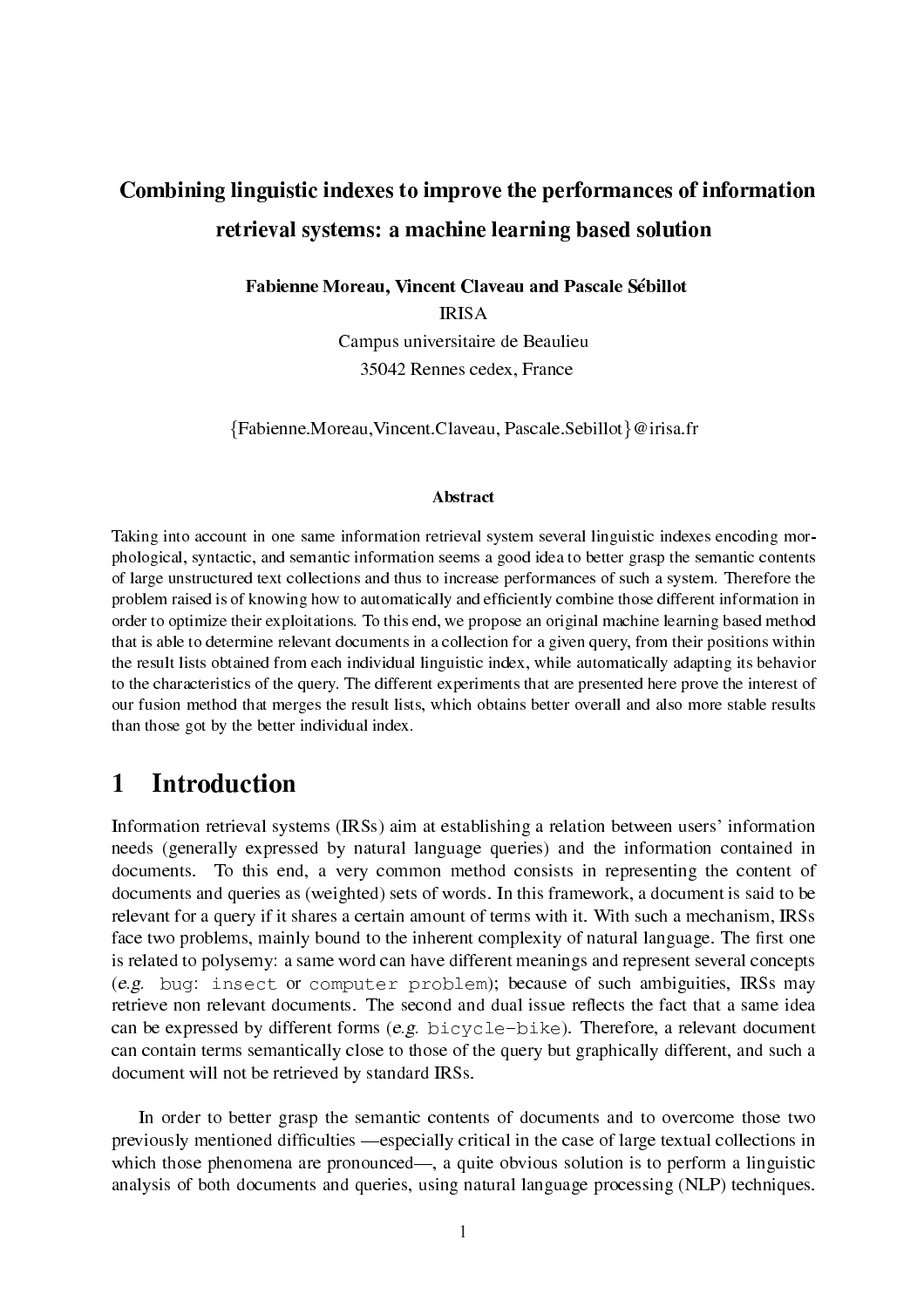This allows one to obtain richer and more robust descriptors than simple strings of characters, thus making a more relevant document-query matching possible. Indeed, these descriptors should be able to highlight the fact that a same word can have different meanings or undergo variations of form (retrieve  $\leftrightarrow$  retrieval), structure (information retrieval  $\leftrightarrow$  information that is retrieved) or meaning (seek  $\leftrightarrow$  search).

Many previous researches have tried to enrich IRSs with different kinds of linguistic information. However, they have often resulted in disappointing, unclear, and even sometimes contradictory conclusions. In order to obtain more significant results concerning the contribution of linguistic information in information retrieval (IR), we propose here a new approach for coupling NLP and IR. In contrast with the studies that generally handle only one type of linguistic knowledge, we choose to make the most of the richness of language by combining several levels of linguistic information through morphological, syntactic and semantic analyses. We make the assumption that the combination of those multilevel information should offer a richer characterization of the textual contents and consequently contribute to improve the performances of IRSs, offering a deeper semantic access to contents.

Consequently, the underlying challenge is to optimally exploit those various pieces of linguistic information. Indeed, they do not always all have the same impact on performances. Moreover, some of them are complementary to retrieve relevant documents while on the contrary others are redundant. Furthermore, integrating these linguistic pieces of information in a single index<sup>1</sup> is a thorny issue: how does one find an homogenous way to represent these different pieces of information in a single data structure? how does one weight their relative importance without a priori? In order to overcome these problems, one approach consists in building one separate index for each type of linguistic knowledge extracted from the documents. These indexes are then used independently by an IRS and, for a given query, their results are merged. Within such an approach, this merging step is crucial; to be efficient, it needs to adapt automatically its behavior to the respective efficiency of each separate considered linguistic information. To this end, in this paper, we propose a new technique to merge the lists of documents produced by several linguistic indexes (each one corresponding to one type of linguistic information) integrated in parallel within an IRS. Our technique is built on top of a supervised machine learning system that automatically selects the most efficient linguistic information to find relevant documents, taking into account for that aim some query characteristics. This machine learning system on which this paper focusses on provides an original and effective fusion of linguistic information, and results obtained prove the interest of combining within an IRS different kinds of linguistic knowledge.

The remaining of the paper has the following structure: Section 2 presents some related studies; Section 3 describes the system of supervised machine learning that we have developed to merge the result lists of the linguistic indexes. Section 4 details the experiments that have been conducted, presents and analyzes their results, and compare them to those of an efficient system. Finally, Section 5 concludes on the relevance of our system to improve the performances of IRSs.

 ${}^{1}$ Following the tradition in textual IR, we use the term index as a synonym for descriptor.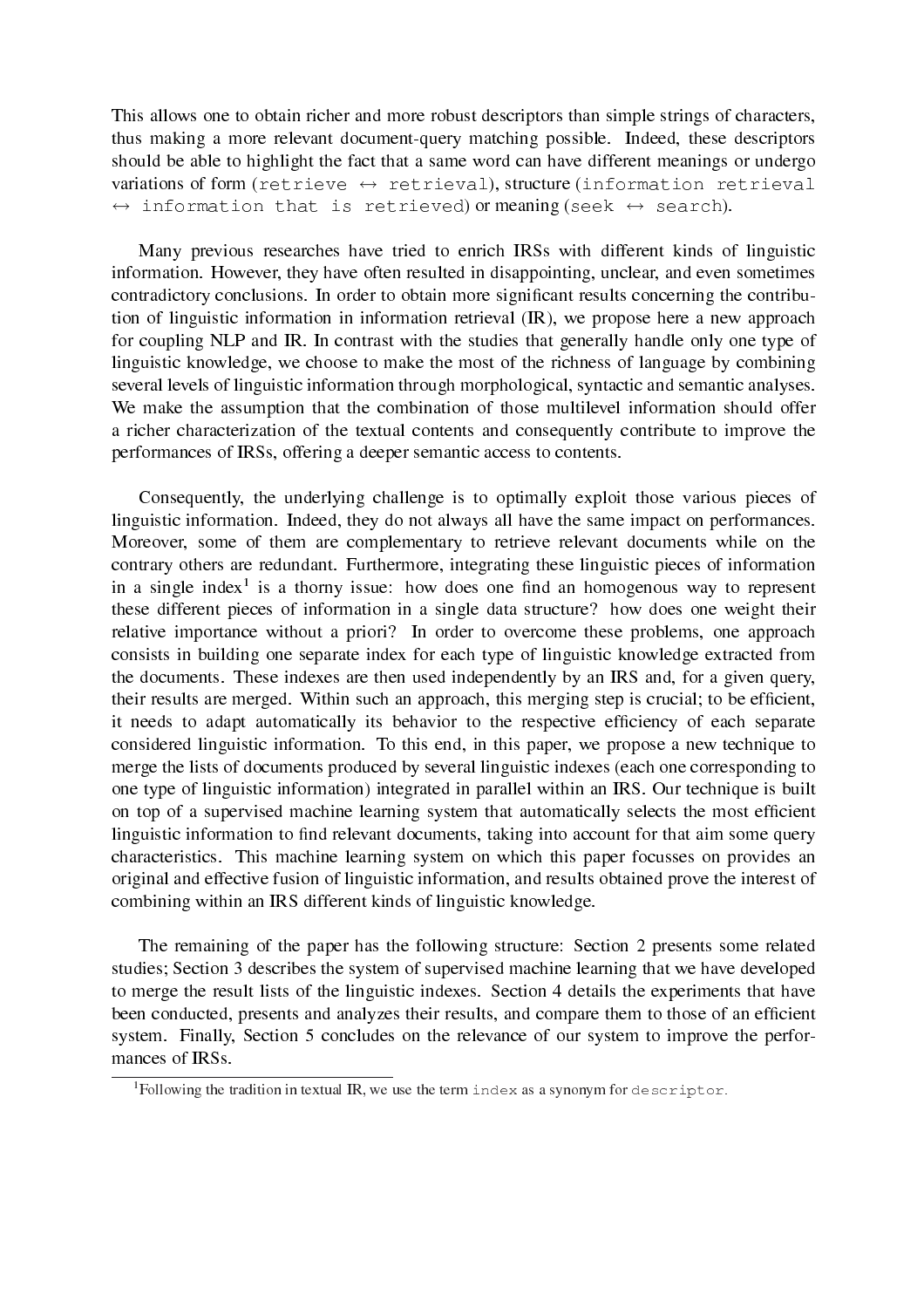# 2 Context and related work

In this section, we present the context of our work and some existing studies that are related to our problematics. We focus more precisely on the use of linguistic information in IR, and on the problem of data fusion.

### 2.1 NLP-IR coupling

NLP tools and techniques are generally used in IR to create richer representations of documents and queries in order to provide a more relevant matching between them. As mentioned in introduction, many studies have already tried to use linguistic information in IR. Generally, only one type of analysis is performed: a morphological, syntactic or semantic one. Morphological information, often obtained through a process of stemming or lemmatization (Fuller and Zobel, 1998), can help IRSs to recognize within documents and queries the different forms of a single word and match them. As an example, a query with the term  $kni \in \text{can}$  be matched with a document containing knives. Syntactic information, e.g. complex terms or noun phrases (Perez Carballo and Strzalkowski, 2000; Fagan, 1987, inter alia), offers the advantage in IR to take into account relations and dependencies that terms share. Thus, it makes it possible to exceed weaknesses of the so-called traditional representation in bags of words. Last, the integration of semantic analyses in IRSs can contribute to improve their performances while seeking, for instance, to associate each document and query with a set of non ambiguous meanings (cf. for example (Kilgarriff and Palmer, 2000; Sanderson, 1997)) or to add terms semantically related to the words initially contained in the query (Gauch et al., 1999; Voorhees, 1998).

Despite the number and the diversity of the studies already conducted in the past, it remains difficult to draw up a precise assessment of the contributions of these linguistic information in IR. Conclusions are often contradictory and obtained results depend on numerous parameters, like the language processed, the length of the queries, or the size of the collection. One explanation of those mixed results is related to the fact that most of the existing studies generally integrate linguistic information belonging to only one level of language. Consequently, they only partially take into account the richness of the language since morphological, syntactic and semantic levels are dependent on each other. Some rare studies (Strzalkowski et al., 1996) have already proposed to fully exploit the diversity of the knowledge extracted by NLP tools by simultaneously taking into account those three levels of linguistic analysis. However, performed experiments have concluded that linguistic information can contribute to improve IRS results but only in a very modest way (e.g. Strzalkowski et al. reports a +5% improvement of 11-pt average precision with his system combining different linguistic representations).

More recent work (Moreau, 2006) shows the potential benefit of combining multilevel linguistic representations in IRSs. Indeed, a thorough analysis of the correlations and relations among several multilevel linguistic information has highlighted interesting cases of complementarities between these information and more particularly between morphological and semantic information to detect relevant documents. These encouraging results allow us to postulate the relevance of combining various linguistic representations in IR. In this paper, we propose to experiment these ideas by integrating in parallel within a same IRS 12 indexes, each one resulting of a different linguistic analysis of the documents (see details in Section 3.1). Thus, the problem raised is of knowing how to automatically and efficiently combine these different pieces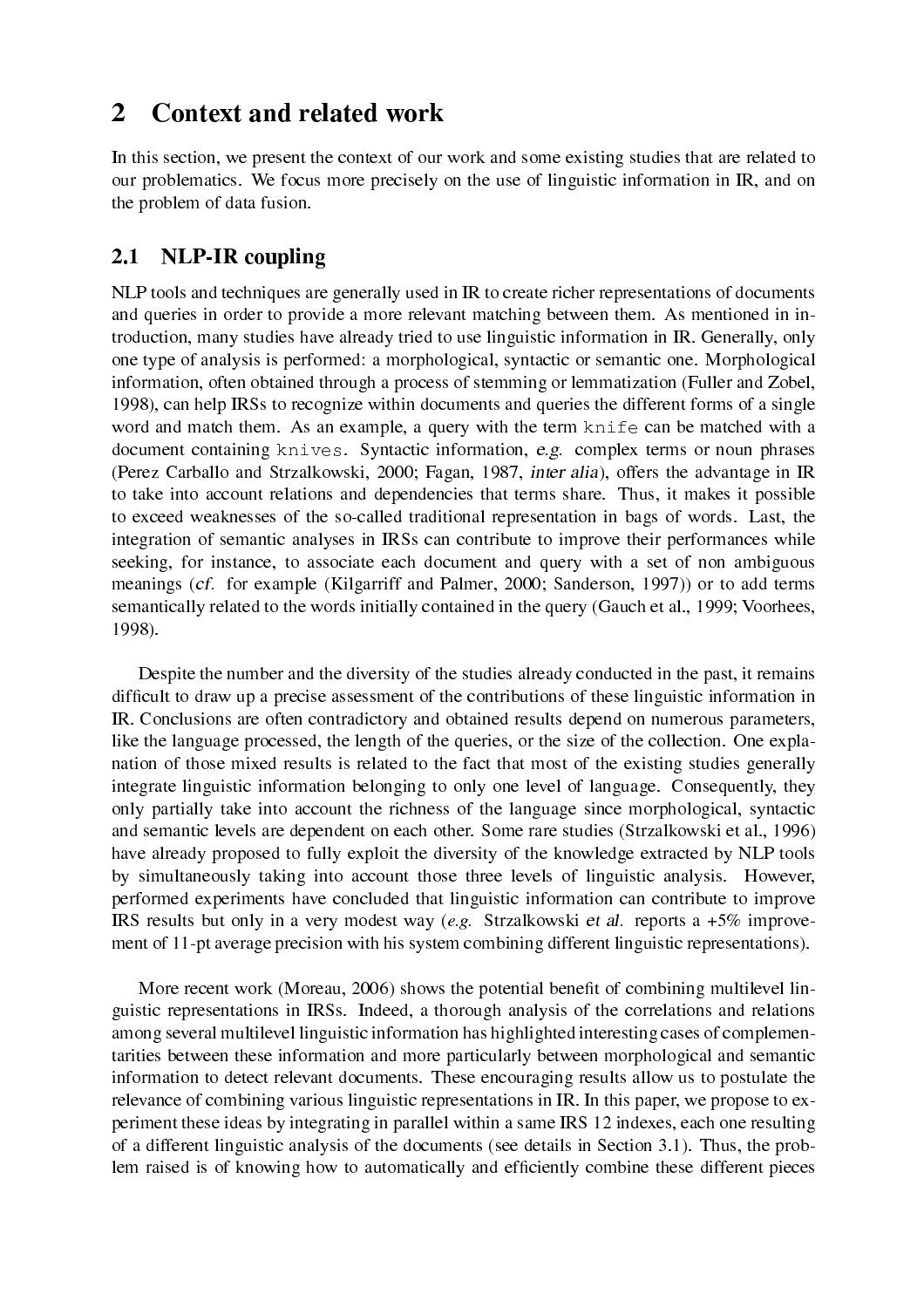of knowledge within the IRS in order to optimize their exploitations. To this end, we propose to merge the result lists (i.e., the lists of documents ranked by descending order of relevance for a given query) obtained by each linguistic descriptor corresponding to one type of linguistic information. This fusion provides a final list of results corresponding to the best documents found by the indexes. Data fusion is nevertheless quite a complex problem, that is well-known in IR.

### 2.2 Data fusion in IR

Data fusion has been exhaustively investigated in the literature, especially in the framework of IR (for a state-of-the-art, see (Croft, 1997)). The difficulty is to find a way to combine results of multiple searches conducted in parallel on a common data set for a given query in order to obtain higher performances than each individual search. Each search produces an ordered list containing the documents found to be relevant for a query. One document is associated on the one hand with a relevance score (that represents its degree of similarity to the query) and on the other hand with a rank corresponding to its position in the list. Different techniques have been proposed for the fusion of these lists. Some are based on the relevance scores associated with the documents. They generally sum all the normalized relevance scores obtained by one document retrieved by several systems (or present in various result lists) (e.g. combSUM algorithm (Fox and Shaw, 1994)) or multiply this sum by the number of lists that contain the document (e.g. combMNZ algorithm (Bartell et al., 1994; Lee, 1997, inter alia)). They get a final score for each document from which a ranking can be obtained.

However, the relevance scores provided by the different searches can sometimes be too dissimilar to be merged easily. This is one of the reasons that has motivated other data fusion techniques, based on the rank information. These methods consider the data fusion problem as a multi-candidate election (where the documents are the candidates and the lists of results the voters), and use rank-aggregation algorithms like the Borda or Condorcet counts (Aslam and Montague, 2001). All these methods perform in an unsupervised way: they only use the information retrieved by systems for the fusion. Their problem is that non-relevant documents that are present in several lists are likely to obtain an important weight and to be well ranked in the final list. To overcome these limitations, supervised data fusion techniques (Vogt and Cottrell, 1999; Perez Carballo and Strzalkowski, 2000) calculate the final relevance score of a document as a linear combination of its normalized scores within the different lists, themselves weighted according to their efficiency to detect the relevant documents. The importances given to the lists are fixed a priori (this is the supervised aspect of those approaches), and are generally based on the individual performances of each system evaluated with the help of relevance judgments.

Within the framework of our work, those classical methods for data fusion are problematic for several reasons. First, with such traditional techniques, documents that are present in a high number of result lists are favored and can get an important weight in the final result list. However, in our case, a relevant document can be retrieved by only one index (representing one particular linguistic information; all the other linguistic pieces of information being unable to detect the relevant relation between the query representation and the document one). During the fusion, a strong importance must consequently be given to this document. Moreover, in our case, the performances of the various linguistic indexes are very dissimilar (for example, indexes based on morphological information are often more performant than syntactic ones).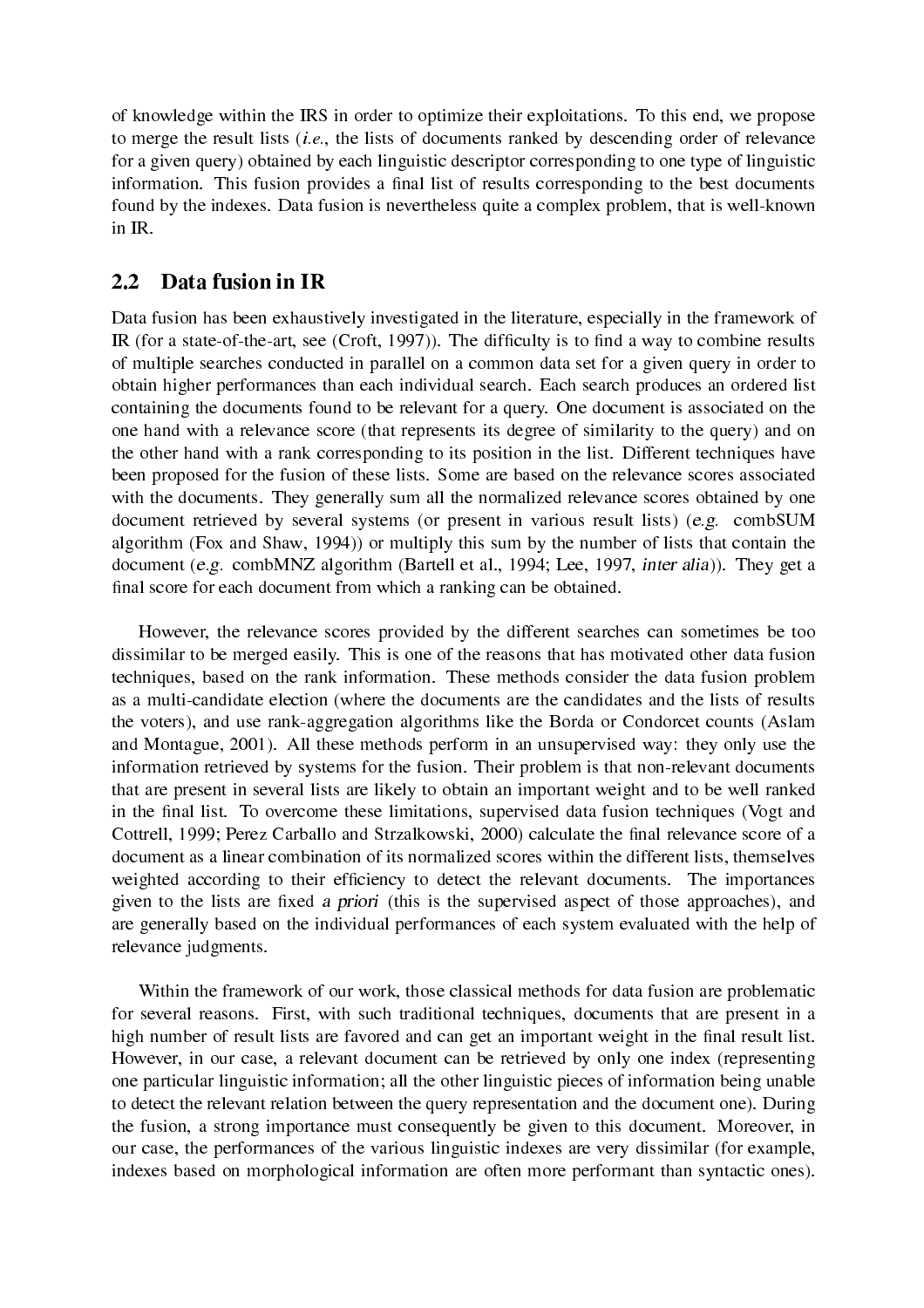Thus, an identical importance cannot be given to the different lists; indexes that appear more efficient to improve the performances of IRSs must be favored. However, we do not want to give a priori more importance to the indexes that seem the best ones. Indeed, their efficiency may vary from one query to another, and some indexes that are found to be often less effective can sometimes be powerful to retrieve relevant documents. Therefore we need a flexible and adaptative fusion method. At last, one of our assumptions is that the efficiency of an index depends on the type of the considered query, and more particularly on the nature of the linguistic information it contains. It appears quite natural for instance that for a query in which a proper name appears, an index about proper names is privileged compared to others. Conversely, for a query including only common nouns, this index should have less impact. Thus, it is necessary to also adapt the weights of the index results to the characteristics of the query. Many studies in IR claims that the quality of the results is strongly dependent on the considered query. Most of these studies aim at predicting the difficulty of queries and at estimating the reliability of the results obtained by an IRS that processes them (Mothe and Tanguy, 2005; Macdonald et al., 2005; Cronen-Townsend et al., 2002). As a whole, experiments have proved that there is a strong correlation between information that characterize a query —numerical features (query term frequency in the collection of documents for instance) or more symbolic ones (e.g. the number of senses of an ambiguous term, the presence or absence of proper names...)— and performances of IRSs.

In this context, we propose to conceive a flexible method for the fusion of the results that takes into account query characteristics in order to automatically detect the best way of combining result lists. To this end, we use a supervised machine learning technique, namely neural networks, to learn to automatically evaluate the relevance of documents for a given query according to their positions in the different result lists and to linguistic information about the query. Finally, documents that are found to be relevant by the inferred neural network are merged in a unique result list.

# 3 A supervised machine learning system to merge result lists

In this section, we first give an overview of the linguistic elements that we take into account to describe the semantic contents of both documents and queries. Then, we describe our machine learning approach used to combine the result lists produced by the various linguistic indexes.

### 3.1 Content description

Several linguistic analyses are performed on the considered collection of documents and queries (see Section 4.1 for the description of the collection used in our experiments). These analyses are based on common NLP techniques and tools that automatically extract from the documents and queries 11 different types of linguistic information latter used independently to build the different indexes. Our aim is actually not to try to obtain "perfect" linguistic information but to show that combining information extracted from large collections by standard tools, when realized in a relevant way, offers a better semantic access to contents and improve performances of IRSs. The linguistic pieces of information are the following ones:

• morphological information: lemma (a word without its inflections (gender, tense, number or person); e.g. companies is transformed into company), stem (e.g. compiler,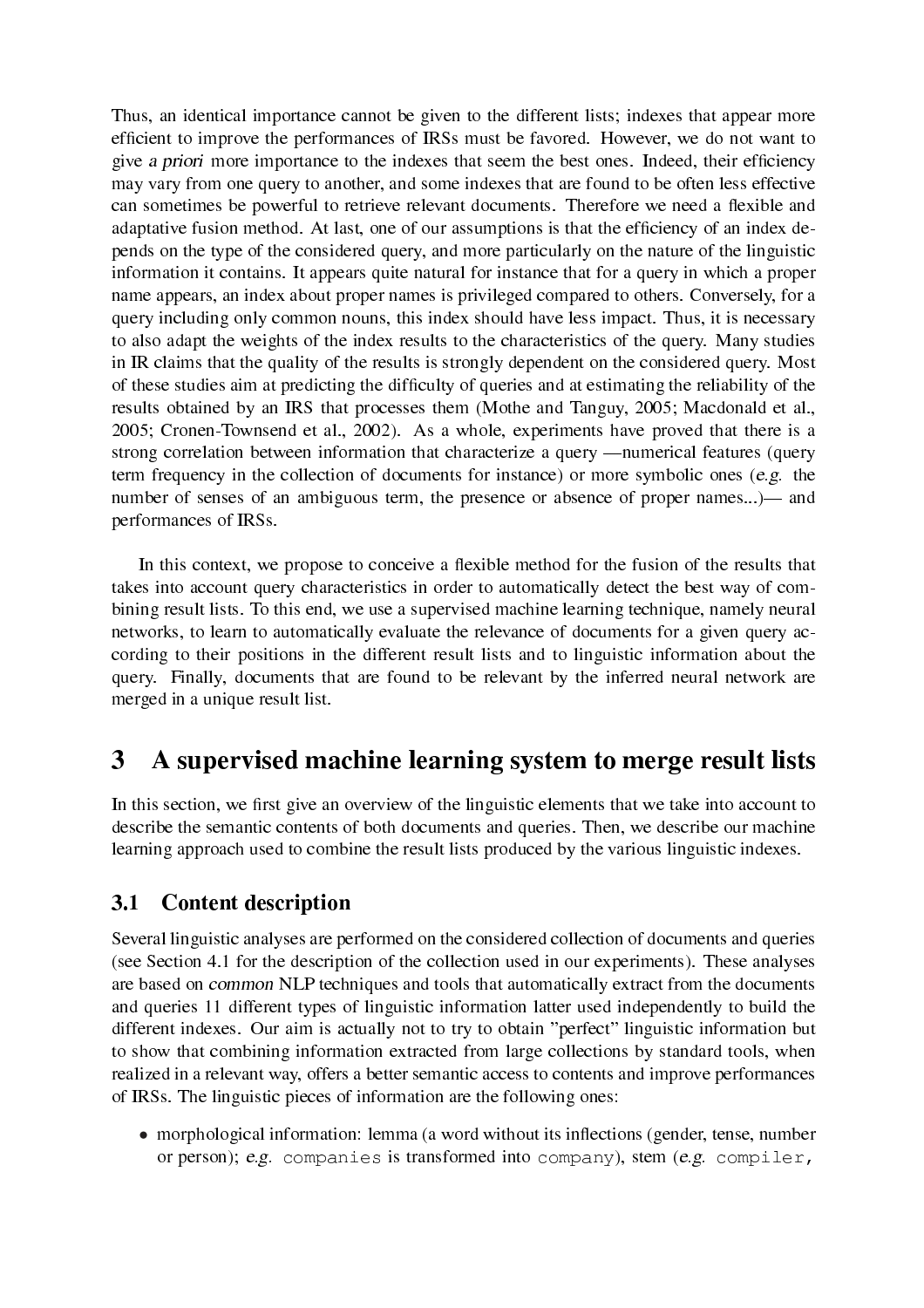recompiling are both transformed into compil), grammatically tagged term (depending on its context, the ambiguous word form drink is tagged as a singular noun or a verb);

- syntactic information: complex term (e.g. neural network that have a more precise meaning than neural  $+$  network), noun phrase (e.g. information that is retrieved that can be represented by a head-modifier relation retrieve+information), bigrams (sequences of two following words), trigrams (sequences of three following words);
- semantic information: semantically tagged term (a term associated with the number of its senses in the well-known lexical thesaurus WORDNET (Fellbaum, 1998)), term + set of synonyms (a term associated with the set of its synonyms extracted from WORDNET), term + morphological and semantic variants (a term associated with a set of words related by a link of derivational morphology in WORDNET), proper names.

Each type of extracted linguistic information is used to build a different index. The linguistic elements are weighted according to the BM-25 formula. Thus, each document (or query) of the collection is represented by 11 different descriptors: a document can be seen as a (weighted) set of lemmas, stems, grammatically tagged terms, complex terms, noun phrases, bigrams, trigrams, proper names, semantically tagged terms, terms associated with a set of synonyms, terms associated with a group of morphological and semantic variants. Documents and queries are also represented by a classical index: the set of the simple terms that they contain. Finally, 12 indexes are used to represent their textual contents. These 12 various document and query representations are then integrated in a parallel way within an IRS. In the experiments presented below, we have chosen to use  $LEMUR<sup>2</sup>$ , configured to emulate the well-known OKAPI IRS. Each document representation is compared with its corresponding query representation, and a similarity score is computed. This matching phase enables us to obtain for each index a document list ranked by decreasing order of relevance for a given query. Finally, 12 ordered result lists are generated; these 12 lists are the ones that will be considered for the fusion process using the machine learning technique approach described in the following sub-section.

## 3.2 Principles and methods

The automatic merging of the result lists is tackled as a supervised classification problem with 2 classes. The goal is to determine if each document of the collection has to be considered as relevant or not relevant for a given query, taking into account its ranking within the different result lists and some information about the query. All the documents considered as relevant will form the final list of results. In order to perform this fusion, our approach proceeds in 2 steps: a training phase, during which a classifier is inferred, and a utilization phase which consists in using the classifier on new queries and documents. The format of the input data common to both the classifier in its utilization phase and the machine learning system in its training phase (learning the classifier) except for the presence of relevance judgments, is described below; the training and utilization steps are then presented in sub-section 3.2.2; more technical precisions about the inference of the classifier and justifications of the choice of neural networks as a machine learning system are given in sub-section 3.2.3.

<sup>&</sup>lt;sup>2</sup>LEMUR is available at the following URL: http://www.lemurproject.org/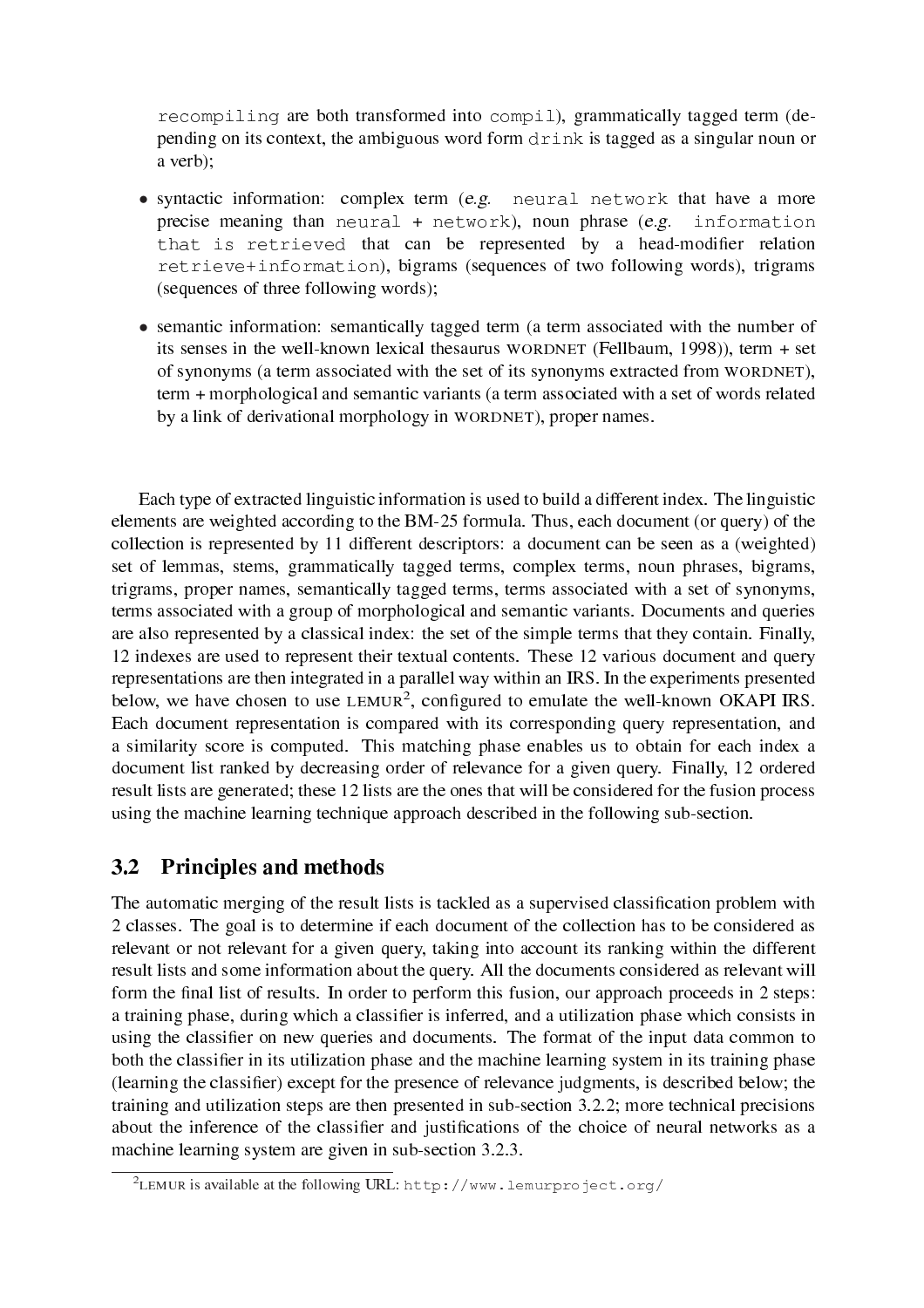#### 3.2.1 Input data

Input data of our system are query-document pairs (each document of the collection is evaluated for a given query) that are characterized by several attributes. Our approach rely on these attributes to determine, by using the machine learning system, if the document is relevant for the given query and thus if it belongs to the final list of results. Two types of attributes can be distinguished to characterize such a pair: the attributes used to describe documents and those used to represent queries.

Concerning the document representation, for each query, we keep the ranks of each document in the result lists provided by the 12 indexes. If the document does not belong to one of the 12 lists (this is the case if, for a particular query, the document was not retrieved by Lemur using the considered index), the value we keep as attribute is set to zero.

Concerning the query characterization, some simple features are directly extracted from the queries. These features are those that are found to be efficient in existing studies about the prediction of query difficulty (cf. Section 2.2). About thirty elements are chosen. First, we take into account the influence of the length of a query by computing its size  $(i.e.,$  number of words), its number of sentences, its number of full words, etc. We also use various linguistic information contained in the query: morphological information (number of simple terms, lemmas, stems, grammatically tagged terms in the query), syntactic information (number of verbs, bigrams, noun phrases, complex terms, trigrams in the query) and semantic information (number of proper names, disambiguated terms, average number of meanings, number of nonambiguous terms in the query). Finally, we benefit from information about the query specificity relying on the frequency of its terms: frequency of the linguistic information in the query (average frequency of the simple terms, lemmas, stems, grammatically tagged terms, bigrams, noun phrases, complex terms, proper names in the query) and in the document collection (average documentary frequency of the simple terms, lemmas, roots, bigrams, noun phrases, complex terms, proper names contained in the query). Those elements are automatically extracted using the same NLP tools and resources used to build the 12 indexes. Some of these characteristics are not available for all the queries (they do not all contain proper names for instance); a zero value is then associated with the missing characteristics.

All these pieces of information constitute the different attributes of a query-document pair that is given as input to our system. Such a pair can be seen as a vector (noted  $query - doc$ ) composed of n components  $x_1, \ldots, x_i, \ldots, x_n$  that correspond to the set of attributes used for its characterization. Table 1 presents all those attributes.

During the training phase, since we are using a supervised machine learning technique, each query-document pair is also associated with the expected class value wished as output (document relevance or non relevance). Finally, examples used for the training step are noted as pairs like:  $(\overline{query - doc},$  relevance). Finally,

#### 3.2.2 System architecture

The global organization of the system we propose for the fusion of our result lists is relatively straightforward. It is modelled on the common training/testing framework used for machine learning problems. Figure 1 illustrates this process.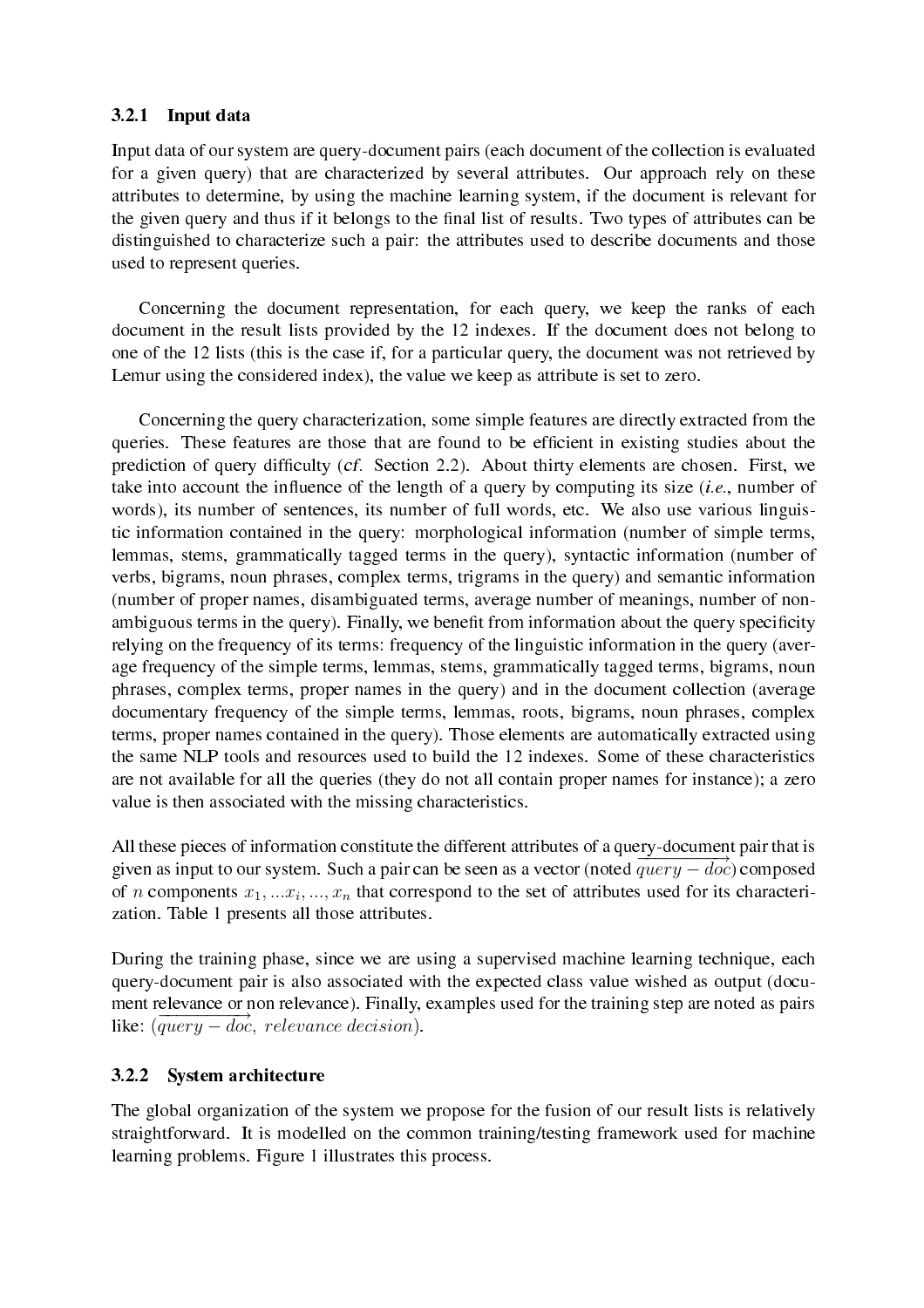| $x_1$                 | document rank retrieved by the simple term index                                   |
|-----------------------|------------------------------------------------------------------------------------|
| $\boldsymbol{x}_2$    | document rank retrieved by the lemma index                                         |
| $\boldsymbol{x}_3$    | document rank retrieved by the stem index                                          |
| $x_4$                 | document rank retrieved by the grammatically tagged term index                     |
| $x_5$                 | document rank retrieved by the noun phrase index                                   |
| $x_6$                 | document rank retrieved by the bigram index                                        |
| $x_7$                 | document rank retrieved by the complex term index                                  |
| $x_8$                 | document rank retrieved by the trigram index                                       |
| $x_9$                 | document rank retrieved by the proper name index                                   |
| $x_{10}$              | document rank retrieved by the semantically tagged term index                      |
| $\boldsymbol{x}_{11}$ | document rank retrieved by the synonym index                                       |
| $x_{12}$              | document rank retrieved by the semantically and morphologically related word index |
| $x_{13}$              | number of sentences in the query                                                   |
| $x_{14}$              | query length (number of words)                                                     |
| $x_{15}$              | number of full words in the query                                                  |
| $x_{16}$              | number simple terms in the query                                                   |
| $x_{17}$              | number of lemmas in the query                                                      |
| $x_{18}$              | number of stems in the query                                                       |
| $x_{19}$              | number of grammatically tagged terms in the query                                  |
| $x_{20}$              | numebr of verbs in the query                                                       |
| $x_{21}$              | number of bigrams in the query                                                     |
| $\boldsymbol{x}_{22}$ | number of noun phrases in the query                                                |
| $x_{23}$              | number of complex terms in the query                                               |
| $x_{24}$              | number of trigrams in the query                                                    |
| $\boldsymbol{x}_{25}$ | number of proper names in the query                                                |
| $x_{26}$              | number of disambiguated terms in the query                                         |
| $\boldsymbol{x}_{27}$ | average number of senses in the query                                              |
| $x_{28}$              | number of non ambiguous terms in the query                                         |
| $\mathcal{X} _{29}$   | simple term average frequency in the query                                         |
| $x_{30}$              | lemma average frequency in the query                                               |
| $x_{31}$              | stem average frequency in the query                                                |
| $x_{32}$              | grammatically tagged term average frequency in the query                           |
| $x_{33}$              | bigram average frequency in the query                                              |
| $x_{34}$              | noun phrase average frequency in the query                                         |
| $x_{35}$              | complex term average frequency in the query                                        |
| $x_{36}$              | proper name average frequency in the query                                         |
| $x_{37}$              | query simple term average documentary frequency                                    |
| $x_{38}$              | query lemma average documentary frequency                                          |
| $x_{39}$              | query stem average documentary frequency                                           |
| $x_{40}$              | query bigram average documentary frequency                                         |
| $x_{41}$              | query noun phrase average documentary frequency                                    |
| $x_{42}$              | query complex term average documentary frequency                                   |
| $x_{43}$              | query proper name average documentary frequency                                    |
| $x_{44}$              | query trigram average documentary frequency                                        |

Table 1: Query-document vector components used as input data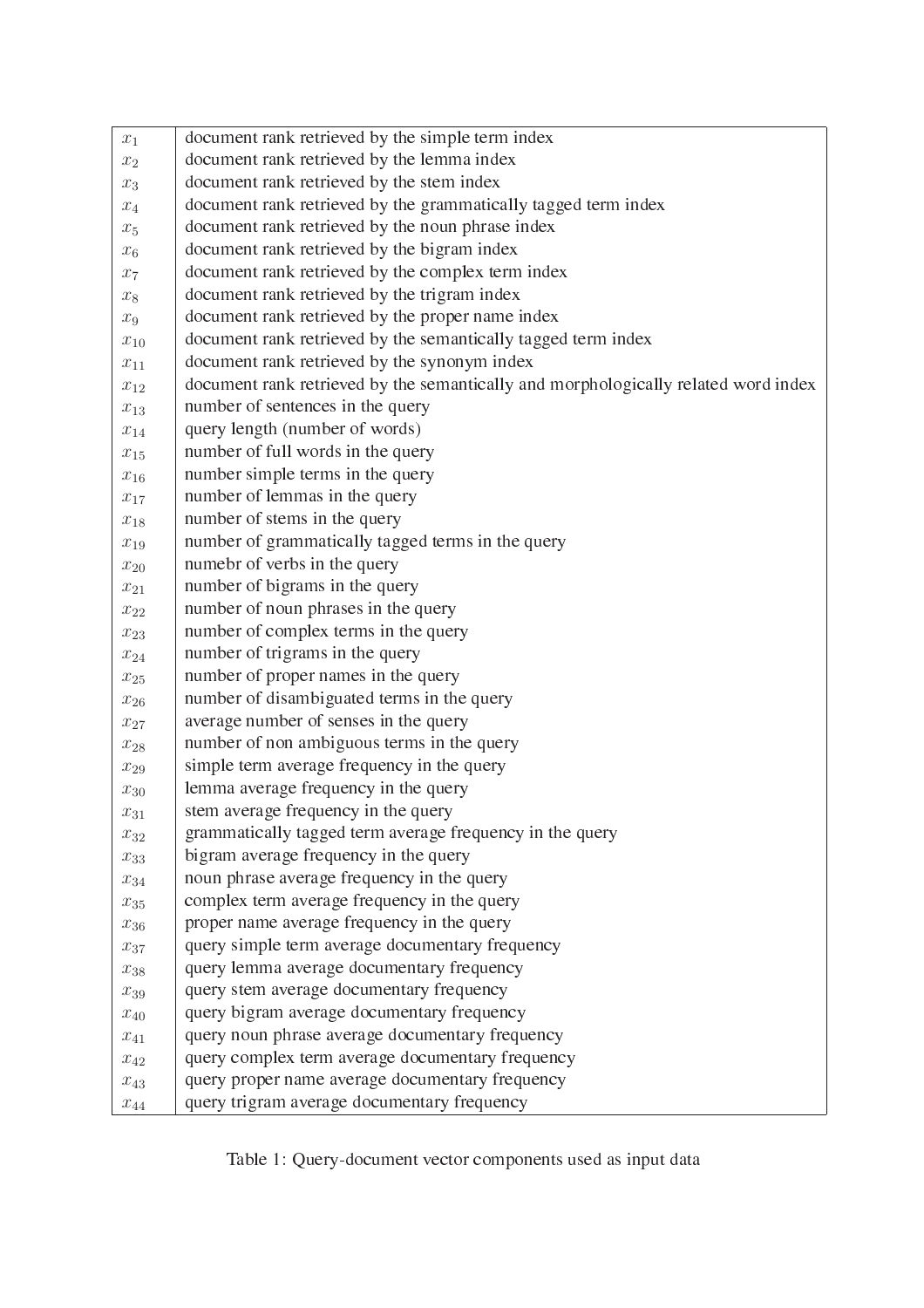

Figure 1: System architecture proposed for the fusion of the result lists

As previously mentioned, our fusion method is based on a system that is composed of two stages. The first one is the training phase that consists in giving as input to a neural network a set of example-couples. Each example corresponds to a vector represented by a set of attributes, associated with a relevance decision. From these couples and their attributes, the neural network tries to learn how to distinguish the relevant documents from non relevant ones for a given query. When this training is finished, the resulting neural network can be used as a classifier. If the learning has been correctly performed, the classifier is able to automatically establish the relevance (or non relevance) of each document of the collection for a given query from its positions within the different result lists and taking into account information about the query, and thus to build a set of all the documents finally found relevant for the query. Note that the inferred neural network does not give a score to documents, but only indicates if they are relevant or not for a given query *(i.e.*, binary decision).

In order to evaluate the performances of the classifier and more generally to measure the whole system efficiency, unseen query-document pairs associated with their characterizing attributes are given to the classifier. The classifier provides a decision on their relevance that can be compared with a manually given relevance judgment.

The efficiency of our method strongly depends on the quality of the input data. The attributes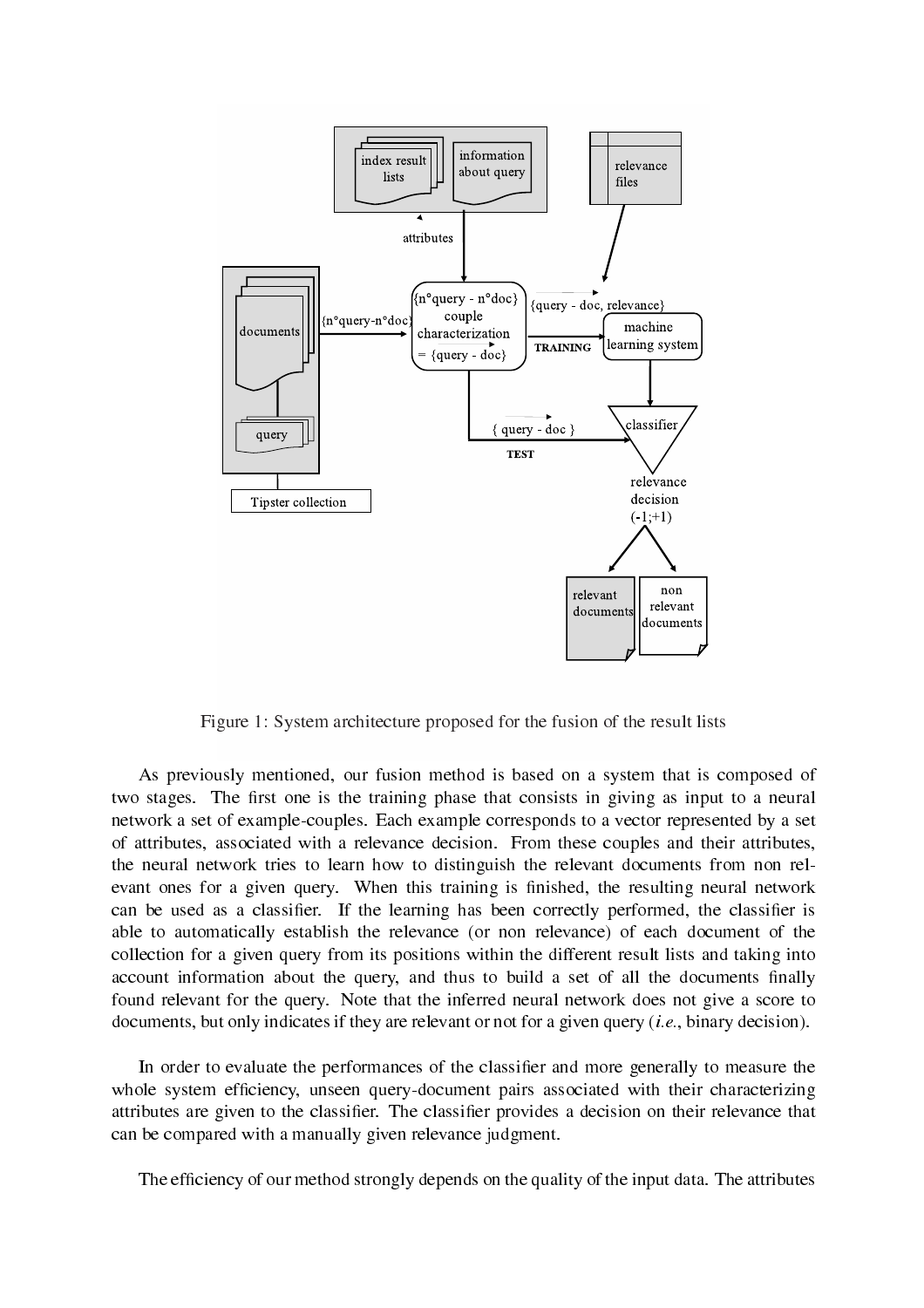used to describe query-document couples must be sufficiently discriminating and relevant to enable the system to differentiate relevant documents from non relevant ones for any query. The assumption made here is that the rank information issued from the 12 linguistic indexes and the query attributes are sufficiently reliable for the system to effectively perform the fusion task. Performances of our approach are also dependent on the quality of the machine learning system, and thus, on the neural network ability to learn and generalize the examples in order to build an effective classifier.

### $3.2.3$  Inferring the classifier

The machine learning technique used to perform the classification task described above is the neural network inference. Among all the possible machine learning technique, neural networks have been chosen for different reasons. First, neural networks have proven to be very efficient on numerous classification problems, and many well-documented softwares are available. Secondly, all the attributes are expressed as numerical information; and neural networks are well-suited to handle such types of data. Thirdly, it is well worth noting that our fusion system must be able to manage a high number of data. Indeed, in order to obtain the final list, the system must predict the relevance of each collection document for each of the queries, using 44 attributes to describe each query-document couple. Thus, the classifier used to process the data has to be relatively fast; this is the case of neural networks. Last, neural networks are quite tolerant with noisy data. This is an important criteria to take into account since the attributes used to describe the examples are automatically extracted using NLP techniques with sometimes low performances.

In practice, in the experiments presented below, the neural network implementation we use is the open-source software  $FANN^3$ . The training step of the neural network takes a few minutes on a standard desktop PC. Once this inference step is done, classifying with the resulting neural network all the 175,000 documents of the collection (see below) for a given query takes less than a second.

# 4 Experimental results

This section is dedicated to a set of experiments that have been performed to evaluate the efficiency of our fusion method applied on results obtained by the different linguistic indexes, and consequently to estimate the interest of combining several linguistic information within an IRS to better grasp the semantic contents of documents and queries. Sub-section 4.1 presents the IR collection used for our experiments; Sub-section 4.2 describes our methodology to partition data for the classifier training and test to enable evaluation. Finally, Section 4.3 details and analyzes the results obtained by our fusion approach on the selected collection.

## 4.1 Data description

In order to test our merging approach, we need two sets of data: a training collection used to infer a classifier, and a test collection used to evaluate the performances of the resulting classifier. For both sets, we need queries, documents and the corresponding relevance judgments (list of relevant documents for each query). In our experiments, these necessary data are taken out of a subset of the TIPSTER collection used in TREC. More precisely, we kept a Wall Street Journal

 $^3$ FANN library is available at the following URL: <code>http://leenissen.dk/fann/.</code>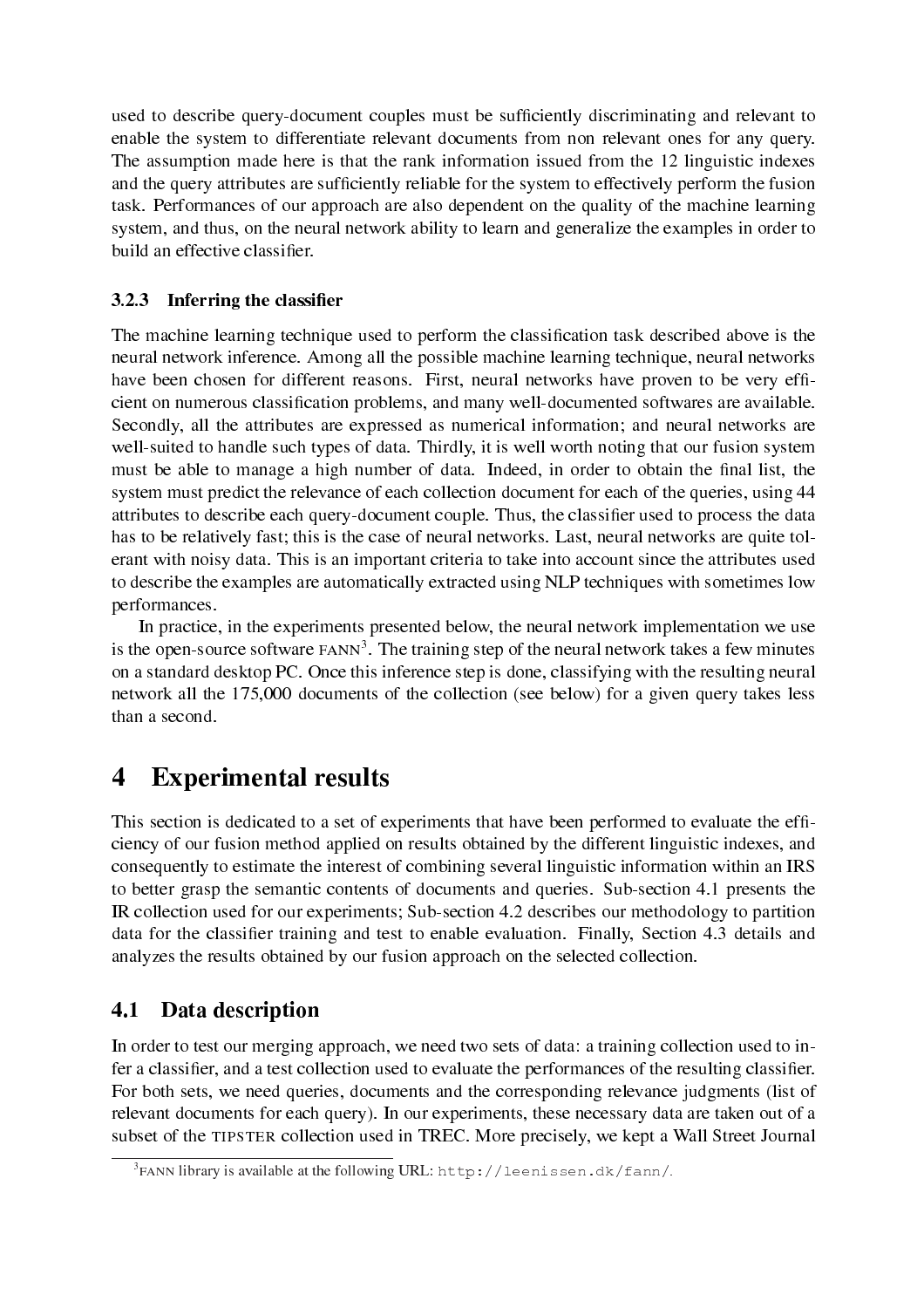subcollection made up of about 175,000 documents, and a set of 50 queries (from TREC-3) with their relevance judgments have been retained.

The whole set of documents has been analyzed by NLP tools and the 12 linguistic indexes have been built according to the process presented in Section 3.1. For each query, our IRS performs 12 runs, each one using a different index. We obtain 12 result lists containing all the documents retrieved, ranked in descending order of their relevance for a given query. To feed up the neural network, we also need query characteristics; they are obtained on each of the 50 queries with the help of NLP tools and resources as it is described in Section 3.2.1.

### 4.2 Methodology for the evaluation

In order to effectively estimate the performances of our classifier, two conditions have to be met. First, it is necessary to test the classifier on a data sample that is independent from the training dataset. Secondly, repeating the training/test operations makes the evaluation results more reliable. To bring these two conditions into operation, we rely on the k-fold cross validation method. With this evaluation technique, commonly used in the machine learning community, the original data sample is partitioned into  $k$  subsamples. From those  $k$ subsamples, a single subsample is retained as an evaluation data set to test the classifier, and the  $k - 1$  remaining subsamples are used together as training data. Then, the cross-validation process is repeated k times, each of the  $k$  subsamples being used exactly once as the validation data set. The  $k$  results from the folds can then be averaged to produce a single classifier estimation.

In our case, we perform a 10-fold cross validation: the original sample data (*i.e.*, the 50 queries with their relevance judgments) is randomly partitioned into 10 subsamples. Each of these subsamples is composed of 5 queries that are used alternatively as test set to evaluate the training performed from the 9 other subsamples  $(i.e., 45$  queries). The classifier overall performance is the average of the performances obtained on each of the 10 test subsamples.

For each test set, we evaluate if the decision of relevance provided by the classifier for each document retrieved for a given query corresponds to the relevance indicated in the relevance files. This process is repeated for the 5 queries of a test set. For this evaluation, the main measure used is the F-measure (Rijsbergen, 1979) that combines recall and precision in a single efficiency measure (here with an identical weight given to precision and recall). To compute the F-measure value, we also calculate the recall and precision rates obtained for each query. Let us notice that result lists that are evaluated (*i.e.*, documents that have been classified relevant for a given query by the classifier) are not ordered, as previously mentioned; only a relevance binary judgment associated with the documents for each query is obtained. This constraint prevents us from using other evaluation measures commonly used in IR, such as the non-interpolated average precision (MAP) for example.

### 4.3 Results and discussion

Several experiments have been performed in order to evaluate our fusion approach and thus the interest of combining several linguistic information in a single IRS. First, the overall performances of our classifier is evaluated and compared with results of a traditional IRS. Secondly, in order to understand the observed results, a thorough study of the performances obtained on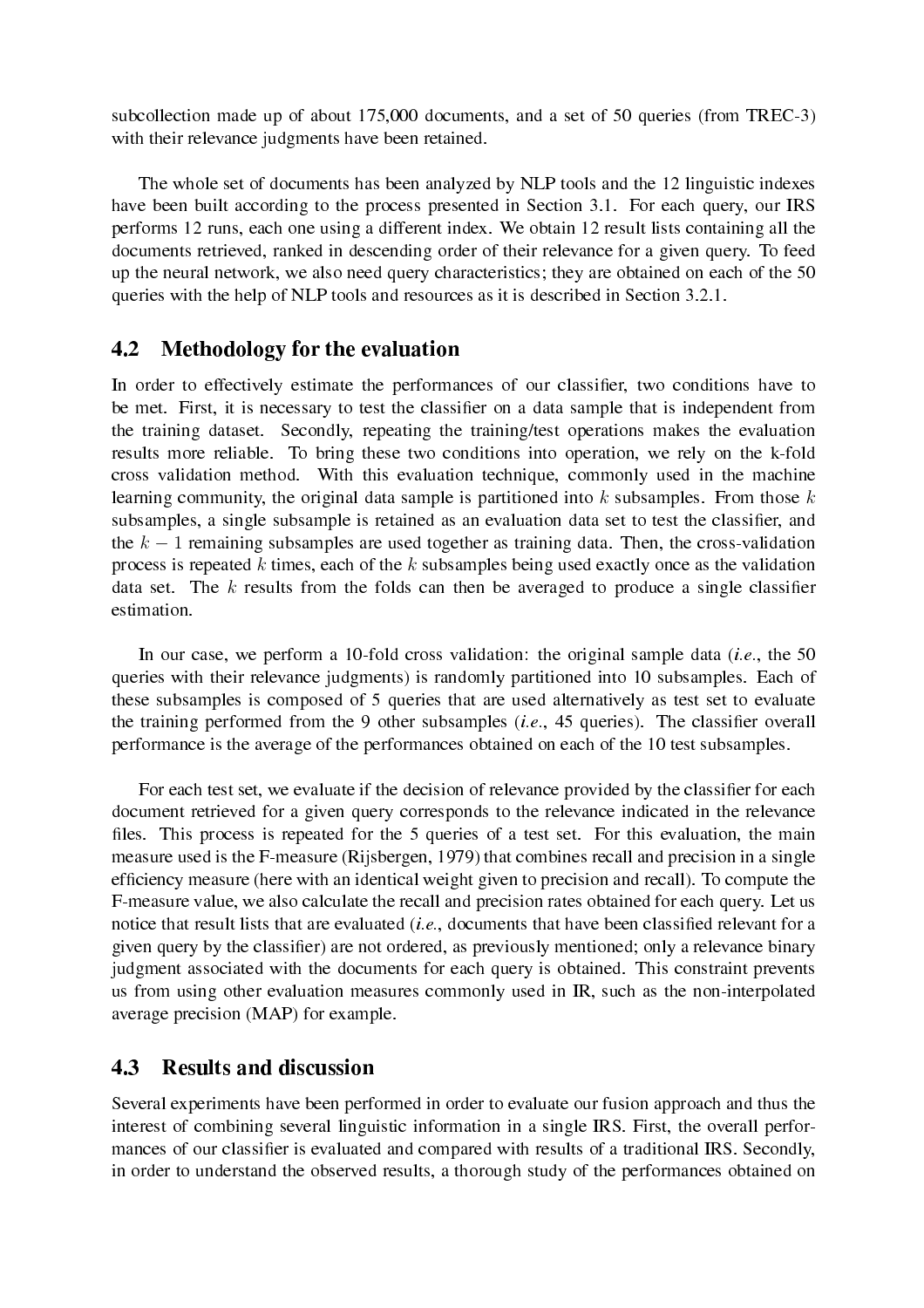each evaluated query is proposed. Finally, a last experiment is carried out to evaluate the impact of taking into account information about the queries in our fusion method.

#### 4.3.1 Overall evaluation

For each query of one given test set, the inferred classifier produces a non-ordered result list. In order to evaluate its overall performance and, consequently, to estimate the relevance of the retrieved documents, we calculate the F-measure (harmonic mean of precision and recall) averaged for each of the 10 test sets. The results of our merging method are compared to those obtained on the same collection by the individual index observed as the most efficient among our 12 indexes, i.e., the stem index. Moreover, for this comparison, we want to confront ourselves with the most difficult case. Thus, our performances are compared to the best results obtained by this stem index, evaluated with the DCV (document cut off value) giving the highest F-measure value (DCV=100 in the following experiments). Table 2 summarizes the averages of the precision, recall and F-measure values that are obtained on the 10 test sets by the 2 IRSs: the IRS that integrates only stems and our neural network based system.

|           | Stem index  | Fusion method       |
|-----------|-------------|---------------------|
|           | $(DCV=100)$ | (improvement $\%$ ) |
| Precision | 29.70       | 29.48 (-0.73%)      |
| Recall    | 50.80       | 43.88 $(-13.61\%)$  |
| F-measure | 30.53       | $34.30 (+12.33\%)$  |

Table 2: Precision, recall and F-measure averages obtained by the fusion method and compared to the performances of a stem-based IRS

Reported figures show the overall efficiency of our result list fusion method. Indeed, good results for the F-measure are obtained since a relative improvement of 12% is observed compared to the stem index performances. By comparing the efficiency of our approach with performances of a IRS only based on the best index (stem index), we have proved that our fusion method does not only rely on the results of the most efficient index but also benefits from the other indexes and from query information to propose better results. Combining linguistic knowledge, provided it is realized in a relevant way is thus interesting to better access to the semantic contents.

Nonetheless, Table 2 also shows that the results obtained by our approach are overall identical in precision but lower in recall, which is surprising at first glance. The fact that the Fmeasure value in our case is higher seems to indicate that our method offers more balanced precision-recall compromises than the stem-based IRS. In order to test this assumption, the performances of both IRSs for each considered query are detailed in next experiments.

#### 4.3.2 Performances query by query

A query by query manual analysis of the results of the 2 IRSs enables us to notice that performances observed by the sole stem index strongly vary from one query to another. For some queries, the stem-based IRS yields very good results for the recall measure (close to 100%) but generally associated with a very low precision (close to 5%) which leads to an average recall higher than ours but a very low F-measure (about 10). More generally, the results of the stem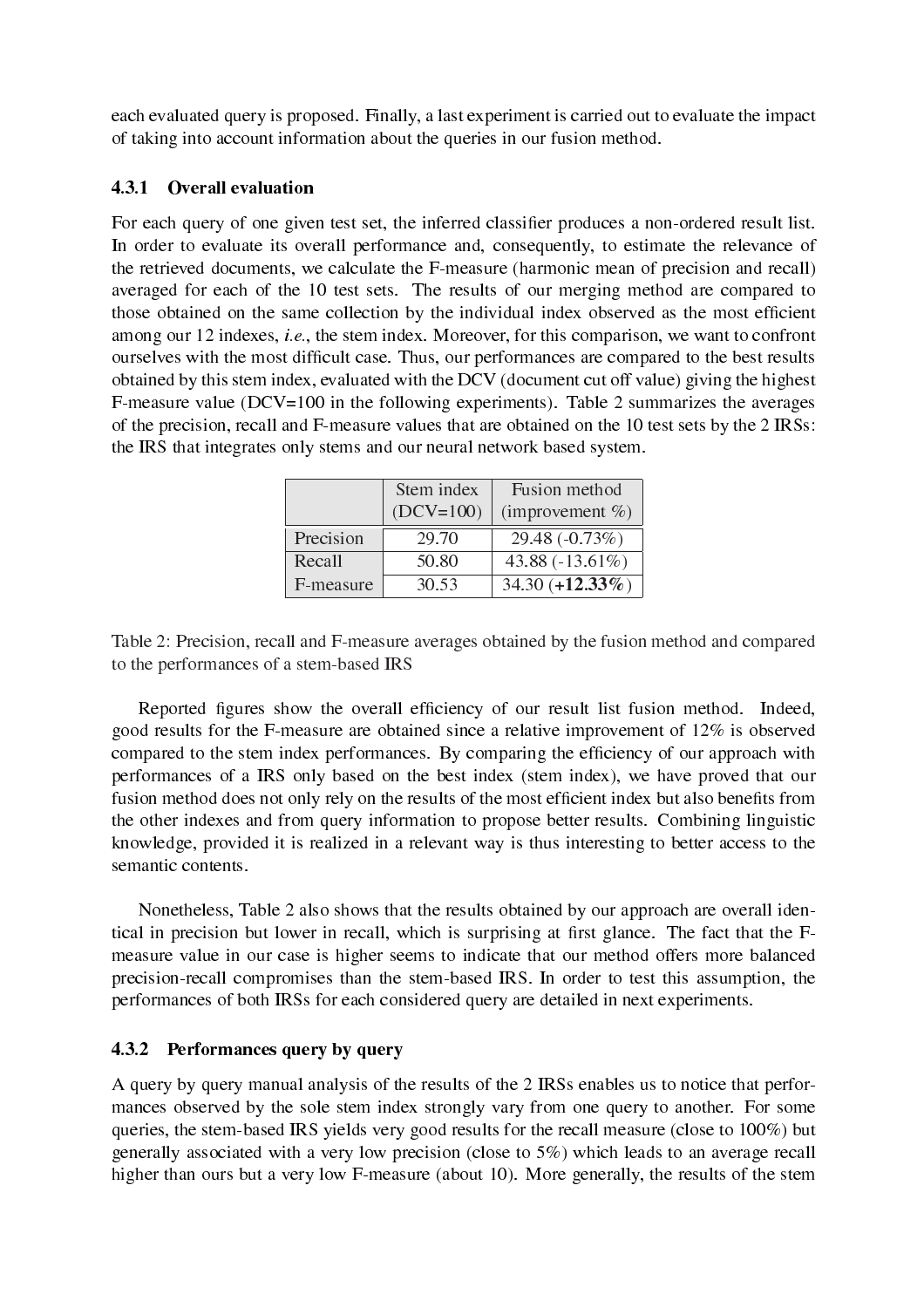index appear more irregular than those provided by our method. In order to confirm this first idea, we detail the results obtained on each test set: averages and standard deviations of the precision, recall and F-measure values obtained on the 10 test sets are computed for the two systems. The standard deviation gives an strong indication of the dispersion of the results for the different queries of a test set compared to the computed average. These informations are summarized in tables 3, 4 and 5.

| Test data          | Stems $(DCV=100)$    | Fusion               |  |  |
|--------------------|----------------------|----------------------|--|--|
| partitioning       | F-measure average    | F-measure average    |  |  |
| (cross-validation) | (standard deviation) | (standard deviation) |  |  |
| Test set 1         | 45.64 (13.32)        | 46.55(5.61)          |  |  |
| Test set 2         | 23.33 (11.26)        | 24.81 (5.82)         |  |  |
| Test set 3         | 30.43 (16.67)        | 36.72 (4.42)         |  |  |
| Test set 4         | 21.68 (18.32)        | 32.51 (3.33)         |  |  |
| Test set 5         | 28.13 (18.32)        | 40.49 (4.25)         |  |  |
| Test set 6         | 33.34 (15.74)        | 34.17 (4.04)         |  |  |
| Test set 7         | 29.76 (20.55)        | 30.25 (3.29)         |  |  |
| Test set 8         | 26.79 (11.87)        | 27.40 (2.12)         |  |  |
| Test set 9         | 40.67 (17.20)        | 43.98 (1.64)         |  |  |
| Test set 10        | 25.54 (17.68)        | 26.10 (4.70)         |  |  |
| Average on the 10  | 30.53 (16.09)        | 34.30 (3.92)         |  |  |
| test sets          |                      |                      |  |  |

Table 3: F-measure averages and standard deviations on the 10 test sets of the stem index and the fusion method

| Test data          | Stems $(DCV=100)$    | Fusion               |  |  |
|--------------------|----------------------|----------------------|--|--|
| partitioning       | Precision average    | Precision average    |  |  |
| (cross-validation) | (standard deviation) | (standard deviation) |  |  |
| Test set 1         | 49.59 (24.49)        | 47.47 (4.37)         |  |  |
| Test set 2         | 18.11 (11.73)        | 18.28 (4.38)         |  |  |
| Test set 3         | 23.54 (15.30)        | 28.37 (3.71)         |  |  |
| Test set 4         | 19.95 (21.15)        | 25.23 (3.97)         |  |  |
| Test set 5         | 43.30 (22.92)        | 36.52 (4.09)         |  |  |
| Test set 6         | 26.59 (14.13)        | 25.98 (4.17)         |  |  |
| Test set 7         | 23.67 (18.07)        | 24.16 (3.41)         |  |  |
| Test set 8         | 22.07 (13.33)        | 19.08 (1.96)         |  |  |
| Test set 9         | 37.62 (25.93)        | 40.16(3.83)          |  |  |
| Test set 10        | 32.31 (26.15)        | 29.51 (4.26)         |  |  |
| Average on the 10  | 29.70 (19.32)        | 29.48 (3.81)         |  |  |
| test sets          |                      |                      |  |  |

Table 4: Precision averages and standard deviations on the 10 test sets of the stem index and the fusion method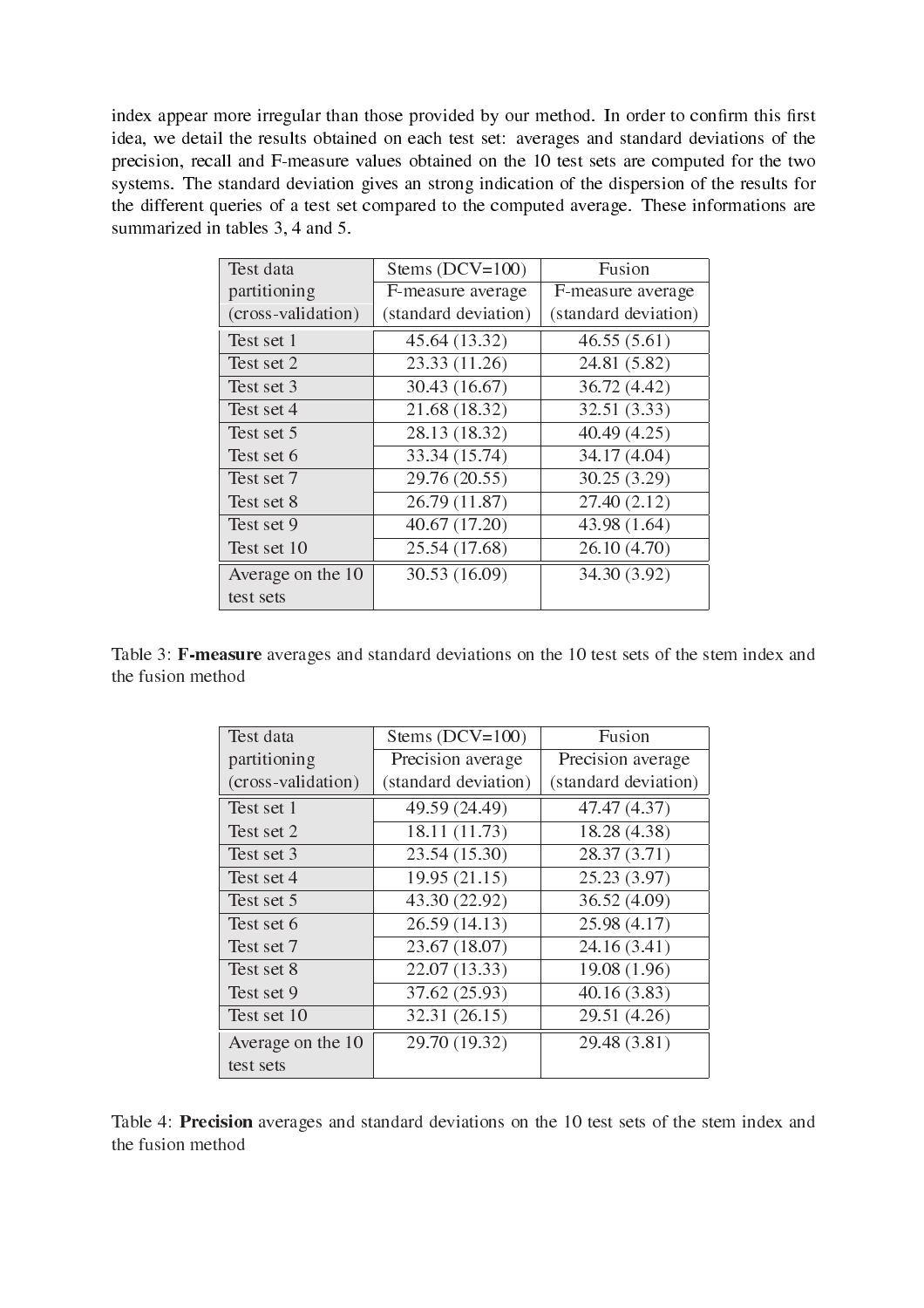| Test data          | Stems $(DCV=100)$    | Fusion               |  |  |
|--------------------|----------------------|----------------------|--|--|
| partitioning       | Recall average       | Recall average       |  |  |
| (cross-validation) | (standard deviation) | (standard deviation) |  |  |
| Test set 1         | 47.57 (13.41)        | 43.18(7.16)          |  |  |
| Test set 2         | 47.13 (13.65)        | 38.86 (9.70)         |  |  |
| Test set 3         | 61.21 (11.32)        | 52.33 (6.89)         |  |  |
| Test set 4         | 55.32 (32.49)        | 46.51 (2.44)         |  |  |
| Test set 5         | 40.31 (18.60)        | 45.52(5.11)          |  |  |
| Test set 6         | 52.57(26.11)         | 50.93 (7.68)         |  |  |
| Test set 7         | 49.03 (29.66)        | 40.75 (3.36)         |  |  |
| Test set 8         | 41.73 (7.85)         | 47.57 (3.95)         |  |  |
| Test set 9         | 75.53 (25.99)        | 49.50 (6.07)         |  |  |
| Test set 10        | 37.59 (21.10)        | 23.63 (5.36)         |  |  |
| Average on the 10  | 50.80 (20.02)        | 43.88 (5.77)         |  |  |
| test sets          |                      |                      |  |  |

Table 5: Recall averages and standard deviations on the 10 test sets of the stem index and the fusion method

Very significant differences between the results obtained by the 2 IRS are shown by the figures in the tables, as well in terms of precision, recall or F-measure. Concerning our method, the standard deviation observed on the 10 test sets is very low since obtained values vary between 1.64 and 5.82 for F-measure, between 1.96 and 4.38 for precision, and between 2.44 and 9.70 for recall. Consequently, obtained results on each query are very close to the average. Results are also constant whatever the query. For the stem-based IRS, the standard deviation is much higher. The values vary between 11.26 and 20.55 for F-measure, between 11.73 and 26.15 for precision, and between 7.85 and 32.49 for recall. These latest figures clearly attest of a more important dispersion of the results for the different queries around the average.

The stem index makes very significant improvements for some queries but appears less effective for others by providing unbalanced results (high recall and low precision or conversely). The higher stability of our results proves the capacity of our method to compensate for cases when, for a given query, the stem index fails, taking advantage of the other indexes. Therefore, the main contribution of our method is to perform a smoothing of the results from the different indexes and to make them consequently less sensitive to the types of the queries. Since the observed results are constant on the various evaluated queries, an assumption according to which the system has adapted its behavior to the specificities of the queries to select the indexes that are likely to be the most effective to retrieve the relevant documents can be made. In order to confirm this idea, the following experiments propose to evaluate the influence of taking into account information about the query on the efficiency of our fusion method.

#### 4.3.3 Impact of query characterization

In order to validate the assumption that our fusion method bases its behavior on characteristics of the queries to select the best indexes, we conduct a simple additional experiment. We repeat the previous experiments, removing from our system all the attributes that correspond to information about the queries (*i.e.*, attributes  $x_{13}$  to  $x_{44}$ ). In other words, our neural network only learns from information about document ranks. Comparing results of the two experiments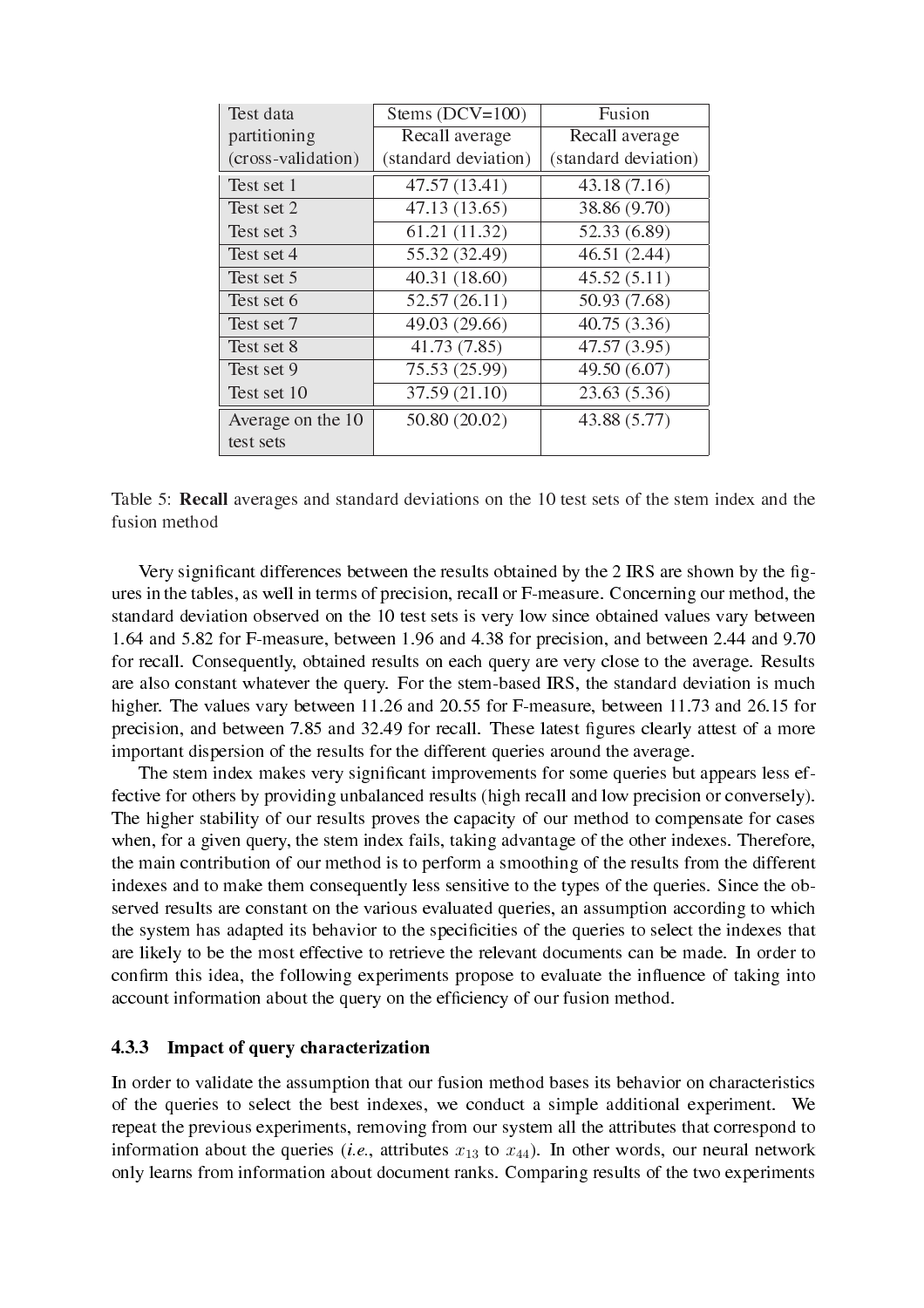(i.e., performances with and without taking into account information about queries) allows us to have a precise idea of the benefit one can expect of our method.

Table 6 presents the precision, recall and F-measure average values obtained on the 10 test sets by the IRS that integrates stems and by the fusion system without information about queries. The reported figures clearly show that our classifier performs not so good when it cannot use query features. Indeed, the F-measure improvement is low, and both precision and recall are lower than the ones obtained by the stem-based IRS. Nonetheless, as for the previous results, the fact that the F-measure of the fusion method is higher than that of the stem IRS while precision and recall are lower seems to indicate that our system still provide more stable compromises.

|           | Stem  | Fusion                |
|-----------|-------|-----------------------|
|           | index | (without query info.) |
|           |       | (improvement $\%$ )   |
| Precision | 27.90 | $26.49(-5.04\%)$      |
| Recall    | 51.32 | 41.65 $(-18.84\%)$    |
| F-measure | 29.67 | $30.28 (+2.05%)$      |

Table 6: Precision, recall and F-measure averages obtained by the fusion method without query information and compared to the performances of the stem-based IRS

Once again, we detail the results query by query to observe the variations. Tables 7, 8 and 9 present respectively F-measure, precision and recall values for each of the 10 test sets. First, these results show again that results obtained by our method without any information about the queries are clearly not as good as the previous ones. These observations highlight the idea that our fusion approach benefits a lot from the query features to identify the indexes likely to be most effective to find the relevant documents. Thus, our approach is more complex than traditional ones that are only based on result lists, but is also more flexible since it is able to adapt differently its behavior to each type of query. These figures also prove that exploiting jointly linguistic information from the morphological, syntactic and semantic levels of language in IR is of great interest since results are more stable than those observed in the NLP-IR coupling experiments that take into account only one linguistic information and whose performances are known to be very irregular. Yet, these latest experiments also prove that our fusion system needs information about queries in order to improve the overall performances (in terms of F-measure).

# 5 Conclusion and future work

In order to make the best possible use of rich linguistic representations of documents and queries in IRSs, representations better suited to a semantic access to contents, an automatic technique is required, able to take those representations into account and combine their elements in the most adapted way. This paper described our solution to that issue. We propose an original method for data fusion, based on a supervised machine learning technique, namely neural networks, that is able to determine the relevance of a document for a given query by considering the positions obtained by this document for this query in different result lists corresponding to several linguistic indexes of various levels of language (morphological, syntactic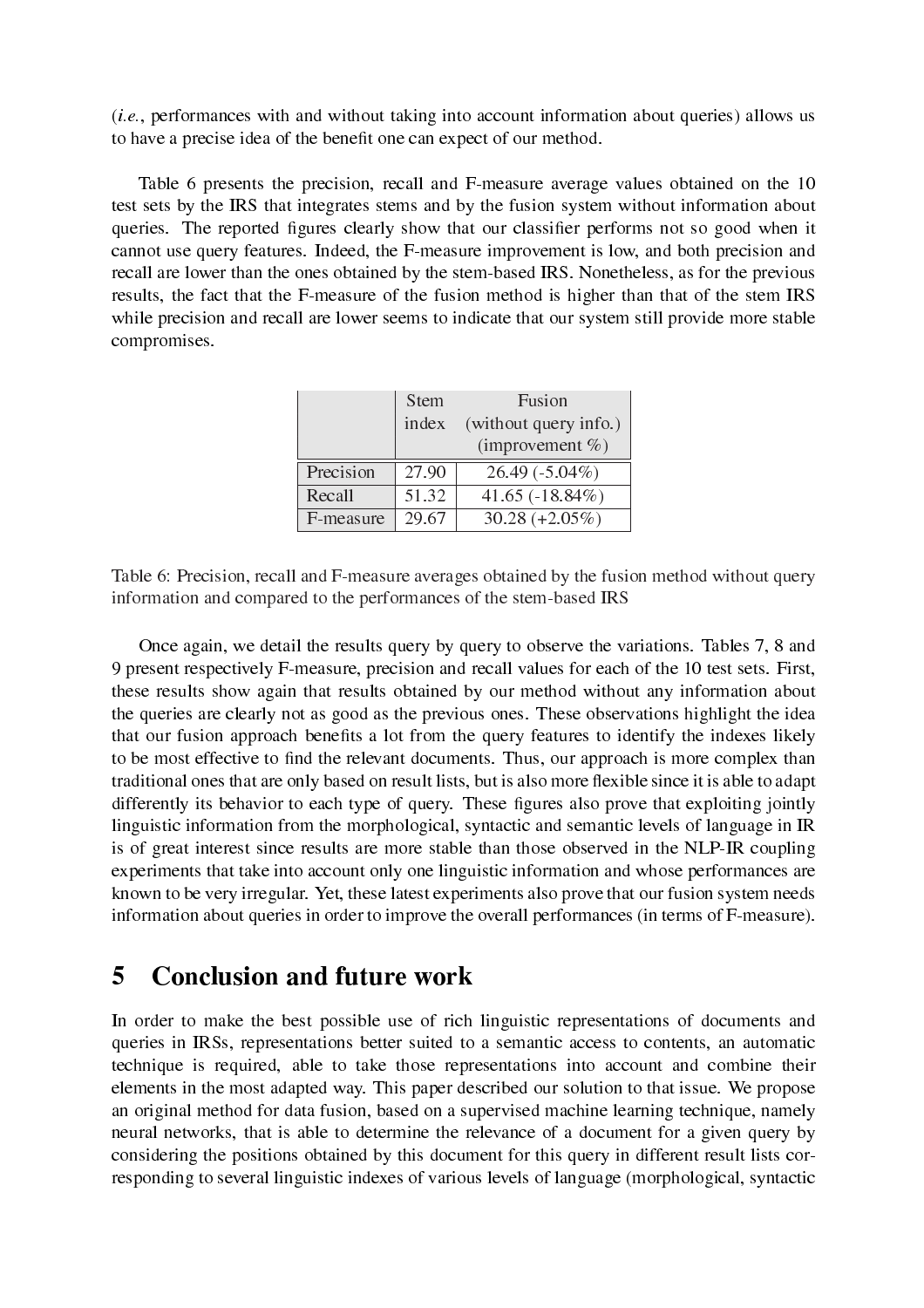| Test data          | <b>Stems</b>         | Fusion (without      |  |  |
|--------------------|----------------------|----------------------|--|--|
| partitioning       |                      | query info.)         |  |  |
| (cross validation) | F-measure average    | F-measure average    |  |  |
|                    | (standard deviation) | (standard deviation) |  |  |
| Test set 1         | 17.15(15.60)         | 19.89 (4.09)         |  |  |
| Test set 2         | 45.23 (17.06)        | 46.67(4.50)          |  |  |
| Test set 3         | 23.65 (14.42)        | 24.58 (3.16)         |  |  |
| Test set 4         | 38.42 (11.71)        | 37.18 (4.89)         |  |  |
| Test set 5         | 26.55 (16.04)        | 24.37 (1.74)         |  |  |
| Test set 6         | 30.32 (12.66)        | 22.65 (3.07)         |  |  |
| Test set 7         | 21.58 (13.88)        | 24.14 (4.73)         |  |  |
| Test set 8         | 31.21 (20.90)        | 42.62(8.57)          |  |  |
| Test set 9         | 27.52 (13.46)        | 28.32 (1.90)         |  |  |
| Test set 10        | 35.07 (19.92)        | 32.38 (3.03)         |  |  |
| Average on the 10  | 29.67 (15.57)        | 30.28 (3.97)         |  |  |
| test sets          |                      |                      |  |  |

Table 7: F-measure averages and standard deviations on the 10 test sets of the stem index and the fusion method without query information

| Test data          | <b>Stems</b>         | Fusion (without      |  |  |
|--------------------|----------------------|----------------------|--|--|
| partitioning       |                      | query info.)         |  |  |
| (cross-validation) | Precision average    | Precision average    |  |  |
|                    | (standard deviation) | (standard deviation) |  |  |
| Test set 1         | 13.73 (16.99)        | 12.53(3.02)          |  |  |
| Test set 2         | 45.91 (20.07)        | 41.07(6.02)          |  |  |
| Test set 3         | 18.41 (9.79)         | 17.78 (3.29)         |  |  |
| Test set 4         | 36.70 (22.10)        | 33.50 (4.73)         |  |  |
| Test set 5         | 35.05 (26.06)        | 35.18 (4.69)         |  |  |
| Test set 6         | 22.34 (11.24)        | 15.62(2.22)          |  |  |
| Test set 7         | 16.53(13.85)         | 15.99 (3.68)         |  |  |
| Test set 8         | 33.98 (30.41)        | 39.69 (7.14)         |  |  |
| Test set 9         | 21.90 (11.64)        | 21.74 (1.75)         |  |  |
| Test set 10        | 34.48 (25.90)        | 31.84 (3.49)         |  |  |
| Average on the 10  | 27.90 (18.81)        | 26.49(4)             |  |  |
| test sets          |                      |                      |  |  |

| Table 8: Precision averages and standard deviations on the 10 test sets of the stem index and |  |  |  |  |  |
|-----------------------------------------------------------------------------------------------|--|--|--|--|--|
| the fusion method without query information                                                   |  |  |  |  |  |

and semantic) and linguistic information about the query. From a computing point of view, it is well worth noting that this architecture is also well suited to process an arbitrary large amount of data since the indexing and inference parts are done off-line, and using the neural network to determine the relevance of a document for a given query is very fast and can be done on-line.

When compared to the same IRS not integrating our fusion method but using only the most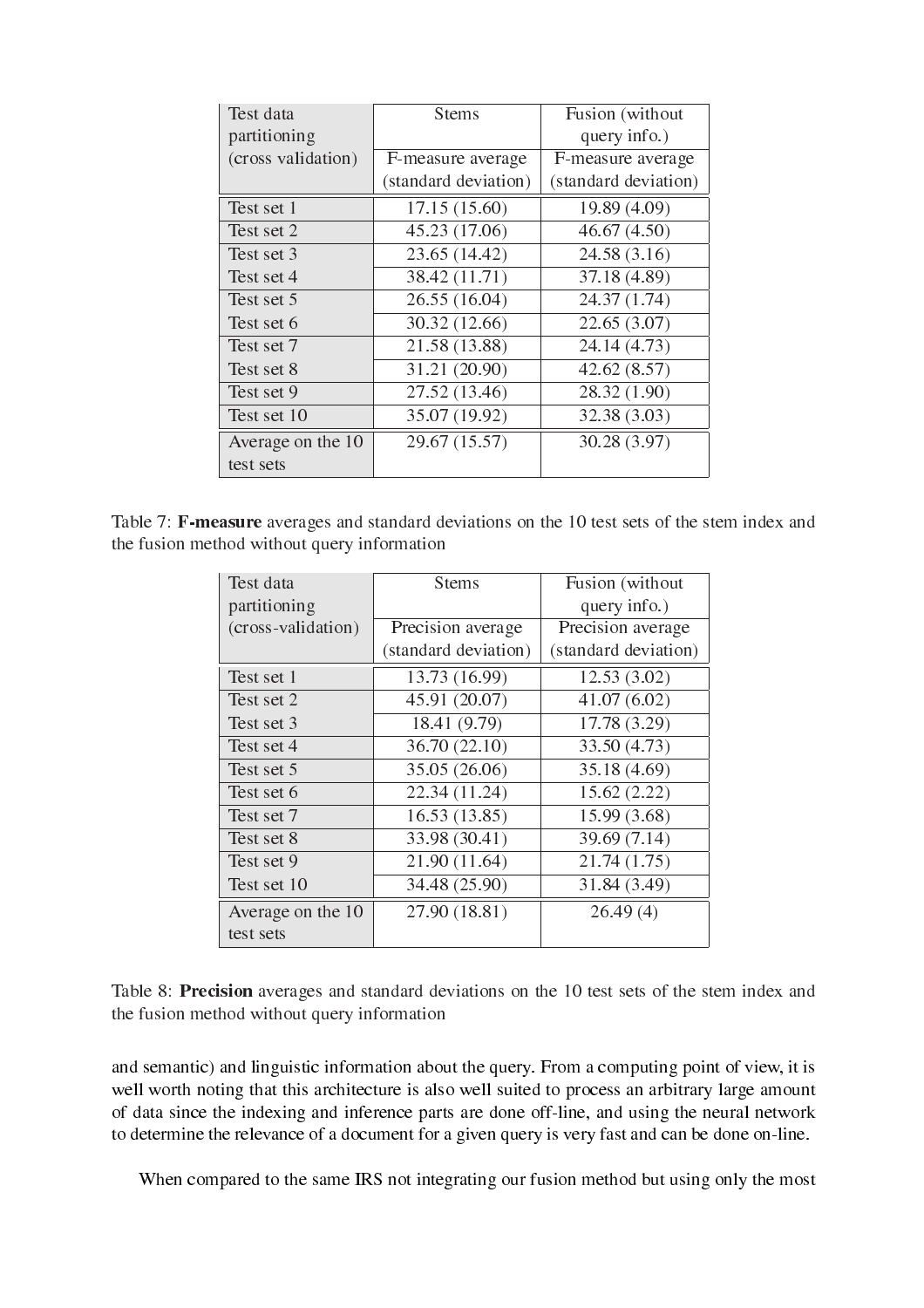| Test data          | <b>Stems</b>         | Fusion (without      |  |  |
|--------------------|----------------------|----------------------|--|--|
| partitioning       |                      | query info.)         |  |  |
| (cross-validation) | Recall average       | Recall average       |  |  |
|                    | (standard deviation) | (standard deviation) |  |  |
| Test set 1         | 60.83 (24.23)        | 49.30 (5.84)         |  |  |
| Test set 2         | 50.78 (11.51)        | 54.41 (2.52)         |  |  |
| Test set 3         | 40.11 (25.12)        | 40.53 (3.24)         |  |  |
| Test set 4         | 57.38 (24.45)        | 42.12 (6.84)         |  |  |
| Test set 5         | 30.13 (15.46)        | 18.73 (1.09)         |  |  |
| Test set 6         | 62.45 (21.99)        | 41.70 (6.64)         |  |  |
| Test set 7         | 55.19 (14.44)        | 49.94 (5.73)         |  |  |
| Test set 8         | 46.87 (26.31)        | 46.10 (10.53)        |  |  |
| Test set 9         | 47.79 (22.77)        | 40.68 (1.84)         |  |  |
| Test set 10        | 61.69 (27.03)        | 32.98 (2.88)         |  |  |
| Average on the     | 51.32 (21.33)        | 41.65 (4.72)         |  |  |
| 10 test sets       |                      |                      |  |  |

Table 9: Recall averages and standard deviations on the 10 test sets of the stem index and the fusion method without query information

efficient single morphological (stem) representation of documents and queries, results obtained proved the interest of our approach, not in terms of precision and recall as it could be expected, but in a better trade-off between these two measures for each query. They have moreover demonstrated the capacity of our machine learning based approach to adapt its behavior differently to each type of queries. The result stability also shows that the joint exploitation of multilevel linguistic information enables to compensate for the weaknesses of the linguistic information when individually exploited  $(i.e.,$  variations of results according to data and more particularly according to considered queries).

This paper opens many future prospects that need further consideration. First, the fact that our classifier provides only one binary decision on the document relevance currently constitutes one of the main drawbacks of our fusion method since we cannot fully compare our performances with those obtained by some other IRSs. Improvements of the classifier that consist in giving a score to the documents according to their relevances for a given query is being studied. Secondly, in order to overcome the neural network limitations (its "black box" aspect), other machine learning methods (e.g. symbolic methods) could be investigated in order to obtain the same results while offering elements for their interpretation. Currently, we cannot know among the various exploited linguistic information which ones or which combinations of them are the most effective to find the relevant documents for a given query. Last, from a more applicative point of view, using this machine learning approach in a relevance feedback framework is being foreseen. The main idea is to train a neural network, with the same 12 linguistic representations, by interacting with a user during a search. For a given query, the user's judgment on a first list of results is used to train a new classifier that can then be considered to generate a more relevant second list of results; the process can be repeated. Thus, in contrast with the approach presented in this paper, a particular classifier would be especially inferred for a given query and thus may yield good results for it, even if it may not be well-suited to process any other query. More generally, in a mutimedia framework, using this kind of machine learning approach can also be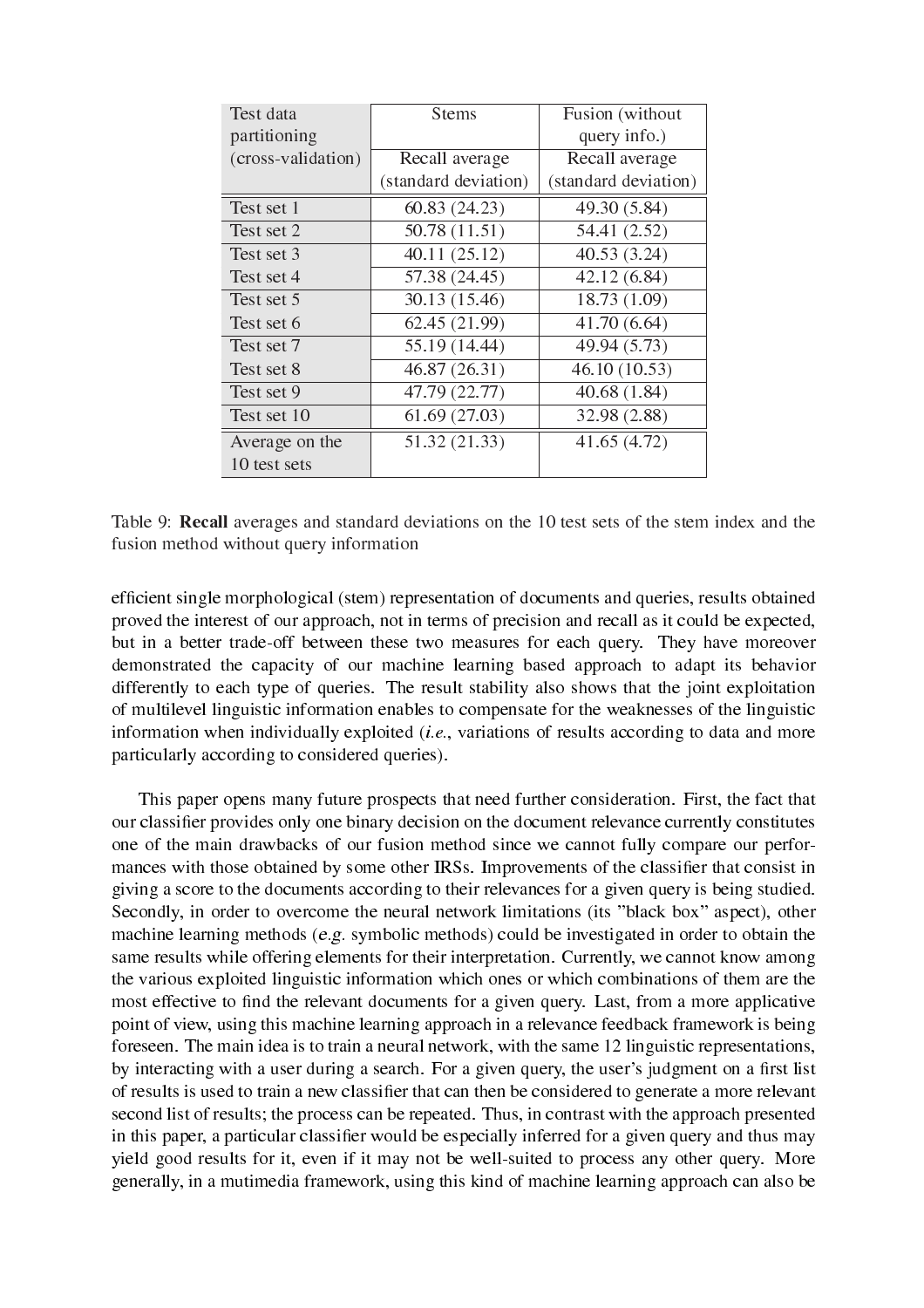foreseen as a simple way to integrate each media retrieval results in a unique relevance list.

# References

- Aslam, J. and Montague, M. (2001). Models for Metasearch. In Proceedings of the 24th ACM International Conference on Research and Development in Information Retrieval (SIGIR), New-Orleans, USA.
- Bartell, B. T., Cottrell, G. W., and Belew, R. K. (1994). Automatic Combination of Multiple Ranked Retrieval Systems. In Proceedings of the 17th ACM International Conference on Research and Development in Information Retrieval (SIGIR), Dublin, Ireland.
- Croft, W. B. (1997). Combining Approaches to Information Retrieval. In Croft, W. B., editor, Advances in Information Retrieval: Recent Research from the Center for Intelligent Information Retrieval, pages 1–36. Kluwer Academic Publishers.
- Cronen-Townsend, S., Zhou, Y., and Croft, W. B. (2002). Predicting Query Performance. In Proceedings of the 25th ACM International Conference on Research and Development in Information Retrieval (SIGIR), Tampere, Finland.
- Fagan, J. L. (1987). Experiments in Automatic Phrase Indexing for Document Retrieval: A Comparison of Syntactic and Non-Syntactic Methods. PhD thesis, Cornell University, New-York, United-States of America.
- Fellbaum, C., editor (1998). WORDNET: An Electronic Lexical Database. C. Fellbaum, The MIT Press, Cambridge, Massachussets, United-States of America.
- Fox, E. A. and Shaw, J. A. (1994). Combination of Multiple Searches. In *Proceedings of the 2nd* International Conference on Text Retrieval (TREC), Gaithersburg, United-States of America.
- Fuller, M. and Zobel, J. (1998). Conflation-Based Comparison of Stemming Algorithms. In Proceedings of the 3rd Australian Document Computing Symposium, Sydney, Australia.
- Gauch, S., Wang, J., and Rachakonda, S. M. (1999). A Corpus Analysis Approach for Automatic Query Expansion and its Extension to Multiple Databases. ACM Transactions on Information Systems,  $17(3):250-269$ .
- Kilgarriff, A. and Palmer, M. (2000). Special Issue on Senseval. Computers and the Humanities, 34(1/2).
- Lee, J. H. (1997). Analyses of Multiple Evidence Combination. In Proceedings of the 20th ACM International Conference on Research and Development in Information Retrieval (SIGIR), Philadelphia, United-States of America.
- Macdonald, C., He, B., and Ounis, I. (2005). Predicting Query Performance in Intranet Search. In Proceedings of Predicting Query Difficulty - Methods and Applications Workshop, ACM International Conference on Research and Development in Information Retrieval (SIGIR), Salvador de Bahia, Brazil.
- Moreau, F. (2006). Revisiter le couplage traitement automatique des langues et recherche d'information. PhD thesis, University of Rennes 1, Rennes, France.